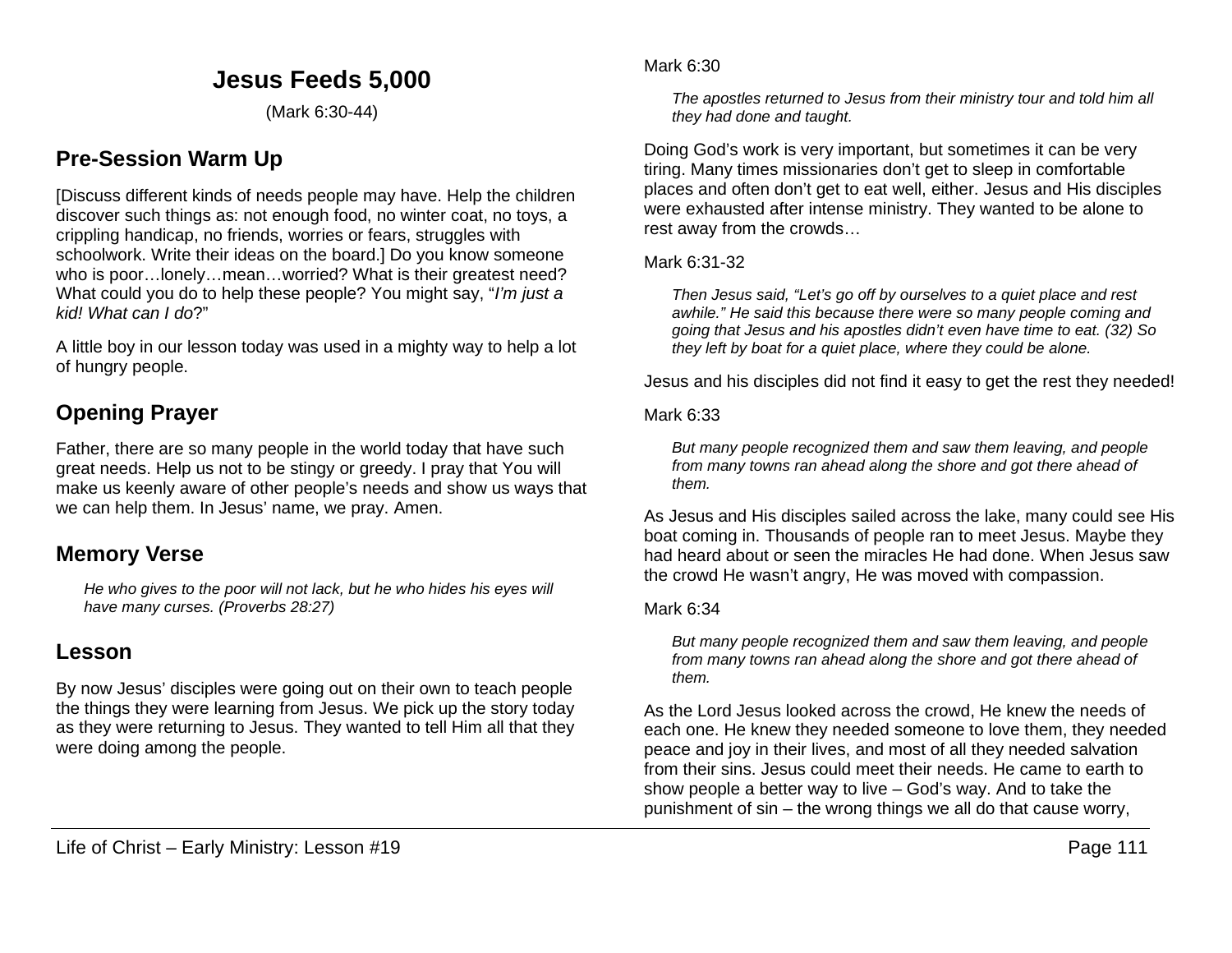sadness, and separation from Him. Jesus knew he could meet the needs of each one in that giant crowd and He can meet every one of your needs, too.

The disciples loved Jesus and knew how tired He was. They were all hungry, too. So after Jesus had been teaching and ministering to the people for a long time, the disciples tried to encourage Jesus to send the crowd away to buy food.

#### Mark 6:35-36

*Late in the afternoon his disciples came to him and said, "This is a remote place, and it's already getting late. (36) Send the crowds away so they can go to the nearby farms and villages and buy something to eat."*

The disciples were still confused, still unbelieving. They did not realize that Jesus could miraculously provide for them. They were so busy ministering to people they hadn't fully recognized that Jesus was the all-powerful God, the Creator of the universe, who could take care of every problem! Jesus can satisfy all of our needs, even hunger!

#### Mark 6:37

*But Jesus said, "You feed them." "With what?" they asked. "We'd have to work for months to earn enough money to buy food for all these people!"*

How do you think the disciples felt when Jesus told them to feed all those people? [Teacher, let the children respond.] Have you ever seen people in great need? Have you seen homeless people on the side of the road with signs that say, "*Will work for food*?" Perhaps you've felt bad when you've seen the needs of others and wondered what you could do.

When Jesus asked the disciples to provide food for over 5,000 people, they asked in amazement if they should go and spend eight month's wages on bread! They probably thought it was hopeless.

Jesus wanted to use the disciples in this impossible situation to meet the needs of others. But, what could they do? Jesus asked them to search for food among the crowd.

Mark 6:38

*"How much bread do you have?" he asked. "Go and find out." They came back and reported, "We have five loaves of bread and two fish."*

They returned to Jesus with a little boy who had five loaves and two fish. Then, Jesus helped the disciples organize the crowd into groups.

Mark 6:39-40

*Then Jesus told the disciples to have the people sit down in groups on the green grass. (40) So they sat down in groups of fifty or a hundred.*

Then Jesus thanked God the Father for the food.

Mark 6:41

*Jesus took the five loaves and two fish, looked up toward heaven, and blessed them. Then, breaking the loaves into pieces, he kept giving the bread to the disciples so they could distribute it to the people. He also divided the fish for everyone to share.*

Maybe the little boy who shared his lunch wondered how the Lord Jesus could use so little to feed so many. But he was willing to give the little bit he had.

Jesus can use you to meet the needs of others, too. Why would it be important to let Jesus use you to bless others? When you are sharing with someone else, no matter who it is, it's like sharing it with Jesus! You get the biggest blessing! It's not how much you have to give, but how willing you are to give it. As you share the little bit you have with others, Jesus will use you in a mighty way! The little boy must have watched in amazement as Jesus commanded the disciples to pass out his little bit of lunch to that huge crowd.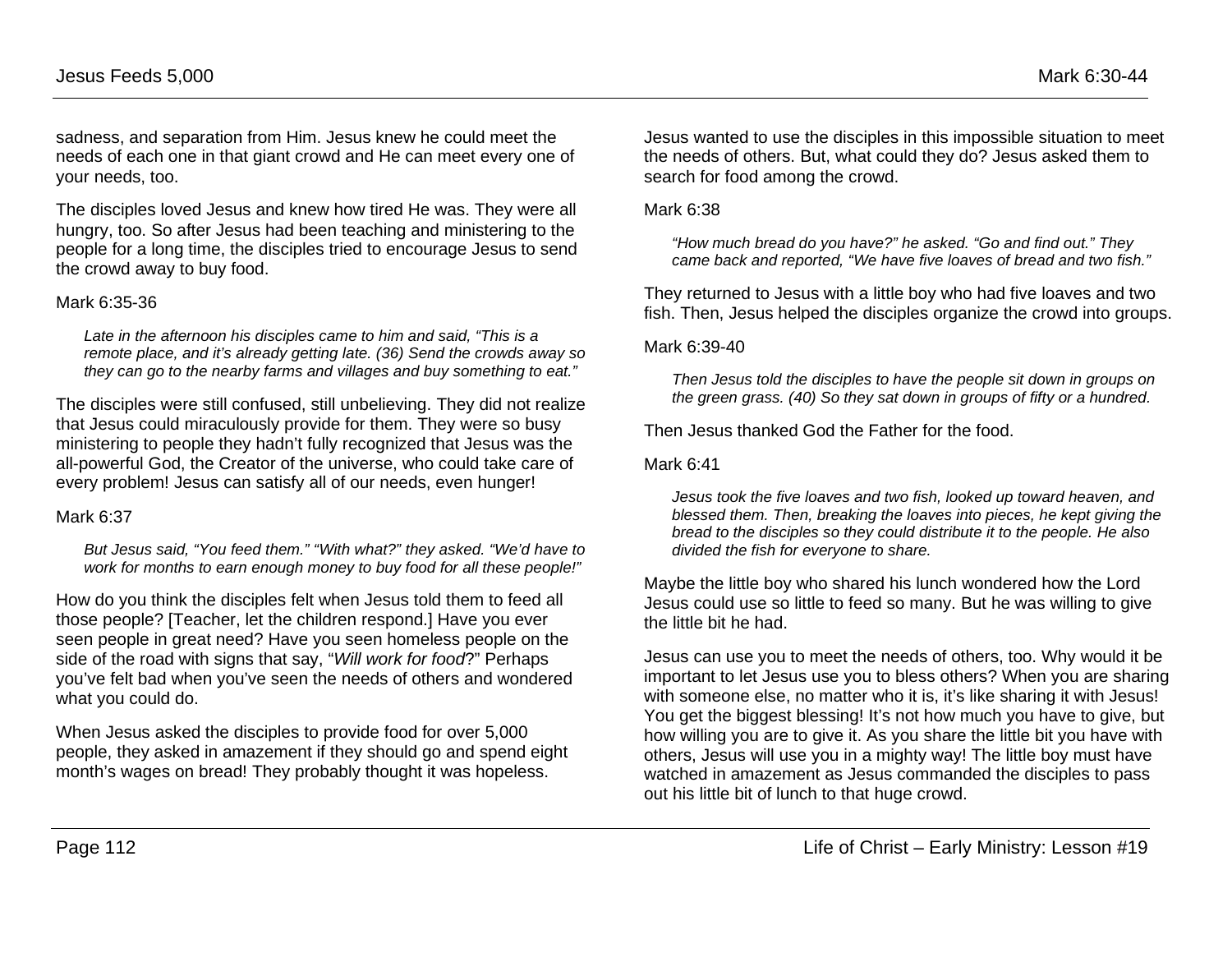### Mark 6:42

*They all ate as much as they wanted,*

The disciples did everything they could by gathering the available food and organizing the people into groups. Then, in answer to prayer, God did the impossible. When you are facing a seemingly impossible task, do what you can and ask God to do the rest. He may see fit to make the impossible happen!

### Mark 6:43

*and afterward, the disciples picked up twelve baskets of leftover bread and fish.*

The disciples gathered twelve baskets full of leftovers (one for each disciple!)

### Mark 6:44

*and afterward, the disciples picked up twelve baskets of leftover bread and fish..*

There were probably 15,000 or 20,000 people in all, counting the women and children.

Why didn't Jesus simply make food appear by His power? [Teacher, let the children respond.] He wanted the little boy and the disciples to be part of the miracle. He wanted them to share the joy of meeting the needs of so many people. Isn't it exciting to know that God can use you to meet the needs of others? You may be saying, "*I'm just a child. How could I be used by God*?" Will you let God use your two hands, five fingers, two eyes, two ears, two lips, two feet to do His work in special ways this week? As you share the little bit you have with someone else, God can multiply it in ways you can't imagine. If you don't have food or clothes to share, give a hug or some kind words. Sometime people just need a friend to talk to and play with. Let's ask Jesus to help us see the needs of others.

# **Closing Prayer**

Father, we want to be Your arms and hands. We want to be used by you to be a blessing to others. Help us see the needs of others. Then give us the strength and ability to help meet those needs. In Jesus' name, we pray. Amen.

# **Learning Activities**

## **Craft Corner**

### *It's Fun To Share Lunch Sacks*

Have each child decorate a lunch bag with hearts, ribbons, and so forth. Write on the hearts "*It's fun to share*." In each sack put 2 cheese fish crackers and 5 soda crackers. Let each child give their sack to someone special.



### *Take Home Paper*

Using the patterns below, draw five loaves and two fishes on takehome papers. Encourage children to record in one loaf or fish each day a way Jesus used them to meet a need.